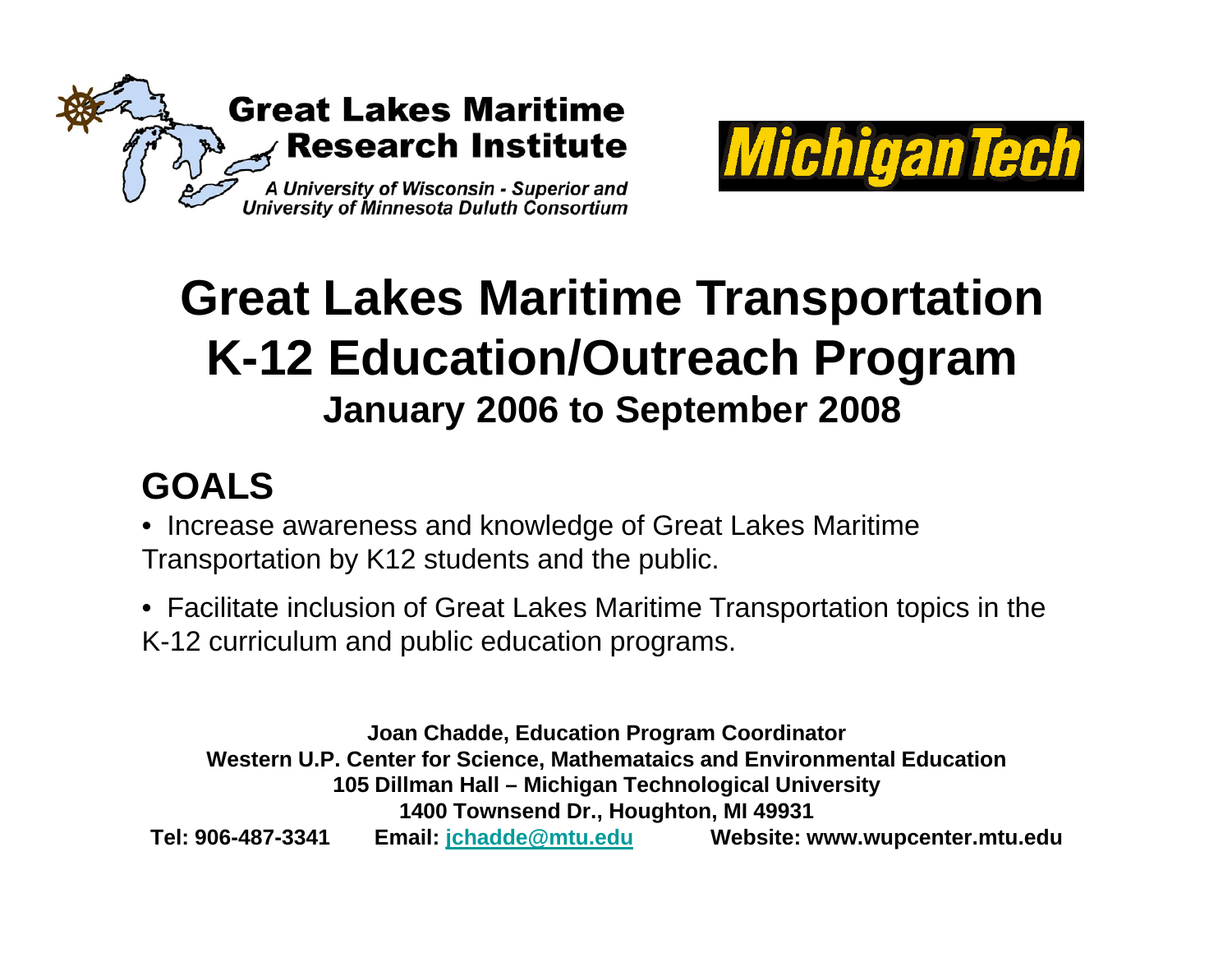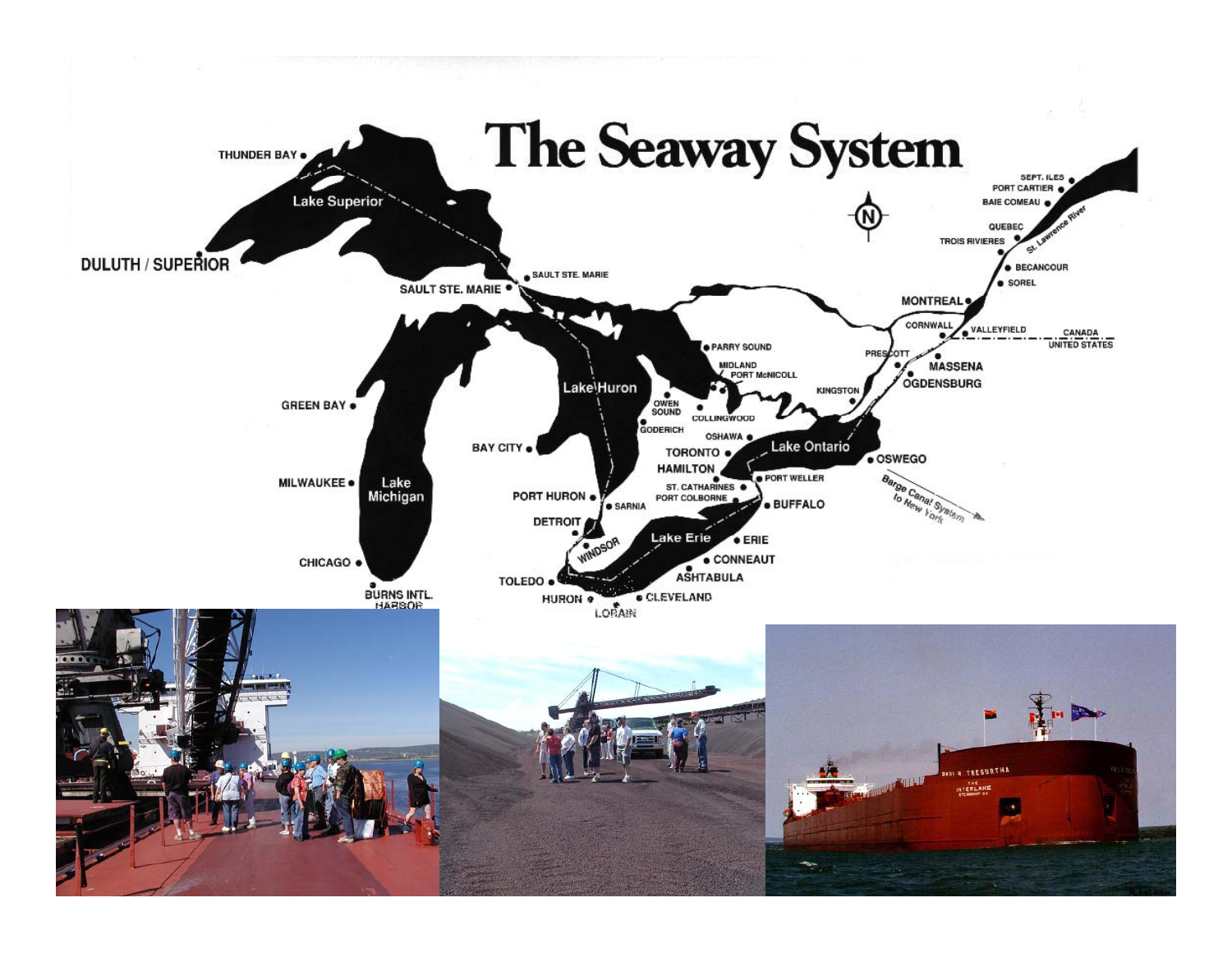# **ACCOMPLISHMENTS**

### **Year 1 Activities**

**1. Conducted TWO one-week summer teacher institutes (in Duluth and Eastern U.P.)**  for 21 teachers from OH, MN, MI, MA.



- **2. Developed Great Lakes Maritime Transportation Education/Outreach website. http://wupcenter.mtu.edu/education/great\_lakes\_maritime/index.htm**
- **3. Developed interactive web module on Great Lakes shipping for middle & high school students students. http://techalive mtu edu/glmri/index htm http://techalive.mtu.edu/glmri/index.htm**

4. **Developed one prototype teaching trunk of classroom materials for teaching about Great Lakes shipping to loan to teachers teachers.** Includes:

| curriculum guides            | children's books | samples of Great Lakes' cargo |
|------------------------------|------------------|-------------------------------|
| Lake Superior floor map      | videos           | Great Lakes floor map,        |
| Shipping/receiving port maps | CDs of GL music  | <b>Great Lakes puzzle</b>     |

5. **Developed Great Lakes Maritime Educators' Guide** containing lessons developed by teacher institute participants) (*in progress)*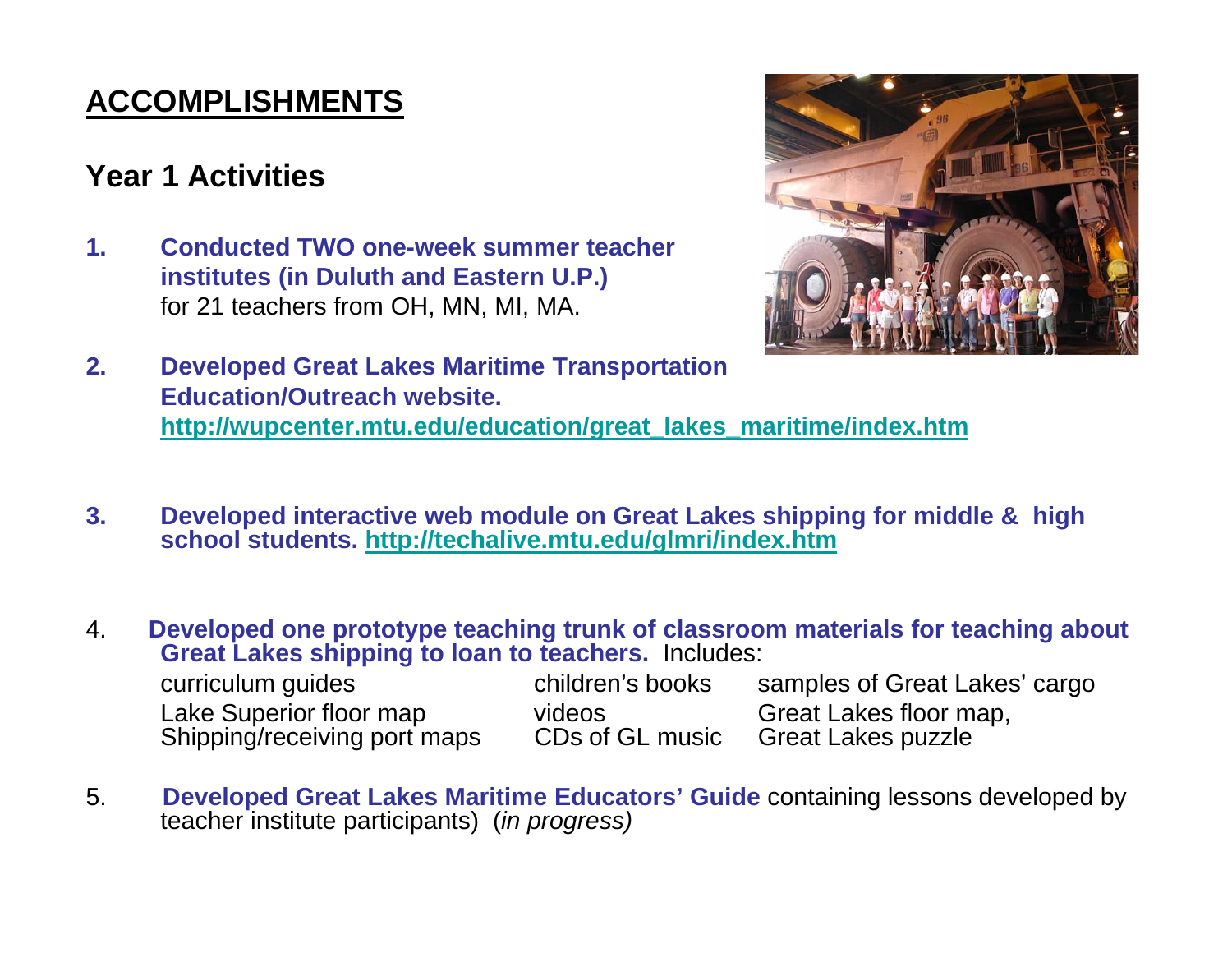## **ACCOMPLISHMENTS**

### **Year 2 Activities**

**1. Conducted ONE one-week summer teacher institute in Duluth Duluth** for 17 teachers from OH, WI, MI, Wash.DC.



- **2.Made presentations at education conferences (to recruit teacher institute** participants and disseminate teaching trunks)
	- No. Am. Assn for Environmental Education conference (Mpls) Oct. 11-14;
	- WI Assn of Environmental Education conference (Manitowoc) Oct. 27-28;
	- Michigan Council of Social Studies teachers (Lansing) Feb. 6-8, '07
	- Michigan Science Teachers Assn (Grand Rapids) March 15-17, '07
- **3. Provided teachers with incentive stipends to conduct outreach** by presenting at conferences, writing articles, conducting workshops, etc. - Science Education Council of Ohio in Feb. 2007 & 2008
	- Wisconsin Interpretive Association March 2008
- 4. Assembled and d**isseminated 12 Great Lakes Maritime Transportation education chests** to maritime museums and education centers who can lend it out and promote its use by educators. (See table listing recipient sites.)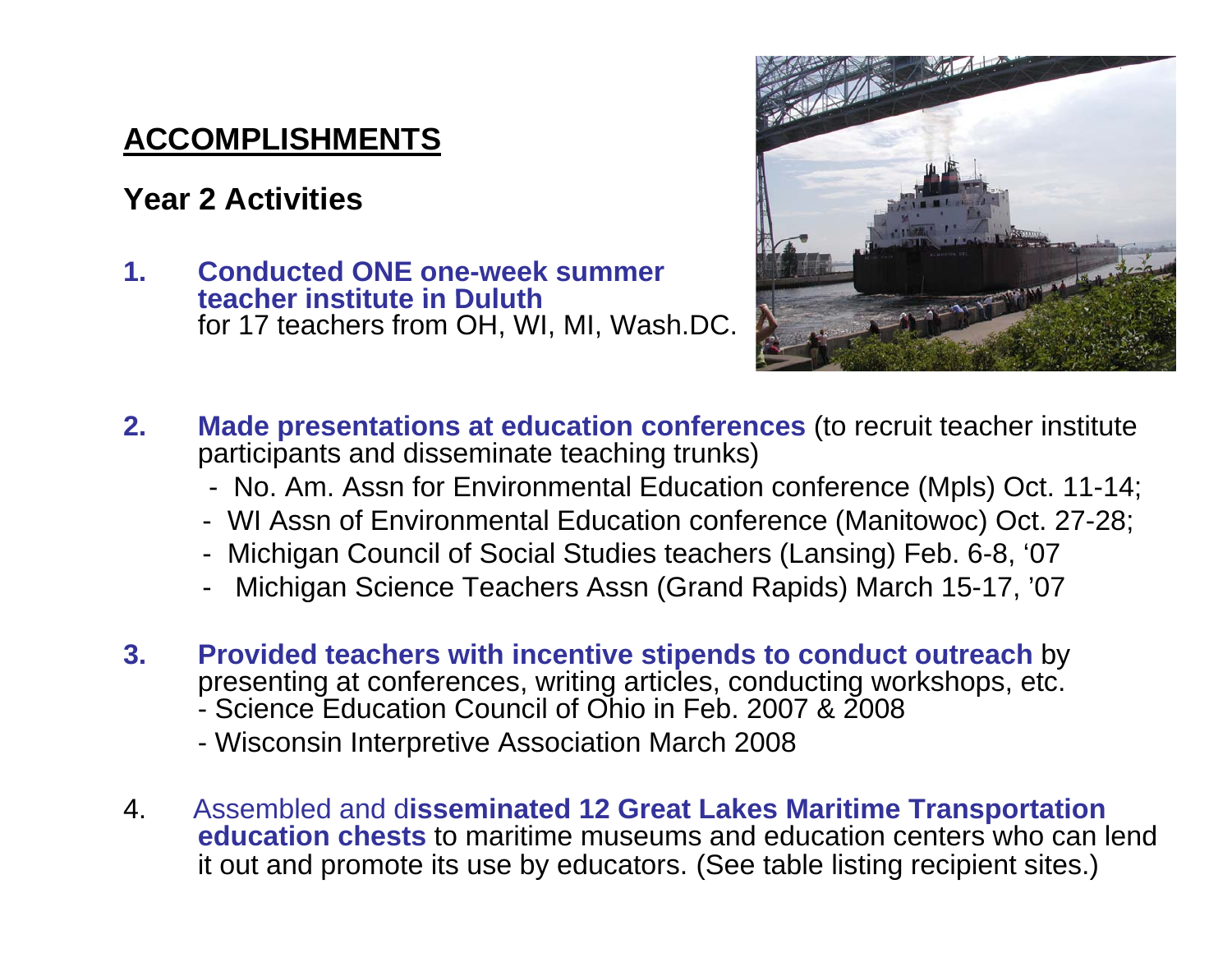# **ACCOMPLISHMENTS**

#### **Year 3 Activities**

**1. Conducted ONE one-week teacher institute in Duluth** for 10 teachers from WI, MI, MN, Wash.D.C.

#### **2.M d t ti t d ti f Made presentations at education conferences**

- MI Council of Social Studies teachers (Detroit, MI)
- Michigan Science Teachers Assn (Lansing, MI)
- National Science Teachers Assn (Boston, MA)
- Ship Operators Conference (Baltimore, MD)



- 3. **Provided teachers with incentive stipends to conduct outreach** by presenting at conferences, writing articles, conducting workshops, etc.
- 4. **Assembled and disseminated 12 Great Lakes Maritime Transportation education chests** to maritime museums and education centers who can lend it out and promote its use by educators. (See table listing recipient sites.)
- **5.** Published "F is for Freighter: An Introduction to Great Lakes Shipping" *(in progress)*
- **6. Published "Whitefish Pt. Lighthouse K-8 Lessons & Activities."**
- **7. Conducted FOUR one FOUR one-day teacher workshops for 50 teachers day** at Whitefish Point, Sault Ste. Marie, Hancock, and Thunder Bay Marine Sanctuary (Alpena) in Michigan.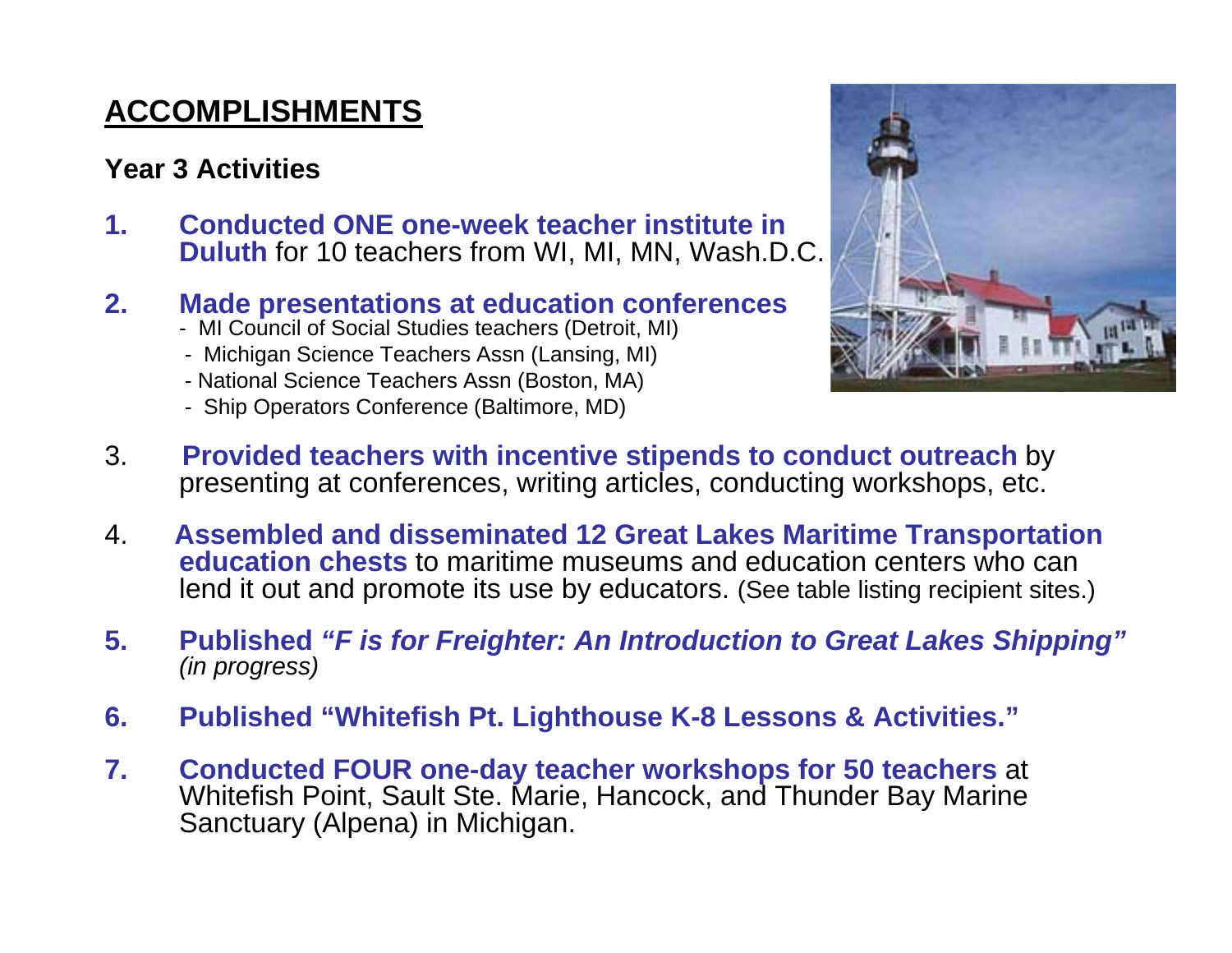## Sanborn Elementary (gr. 3 students), Alpena, MI

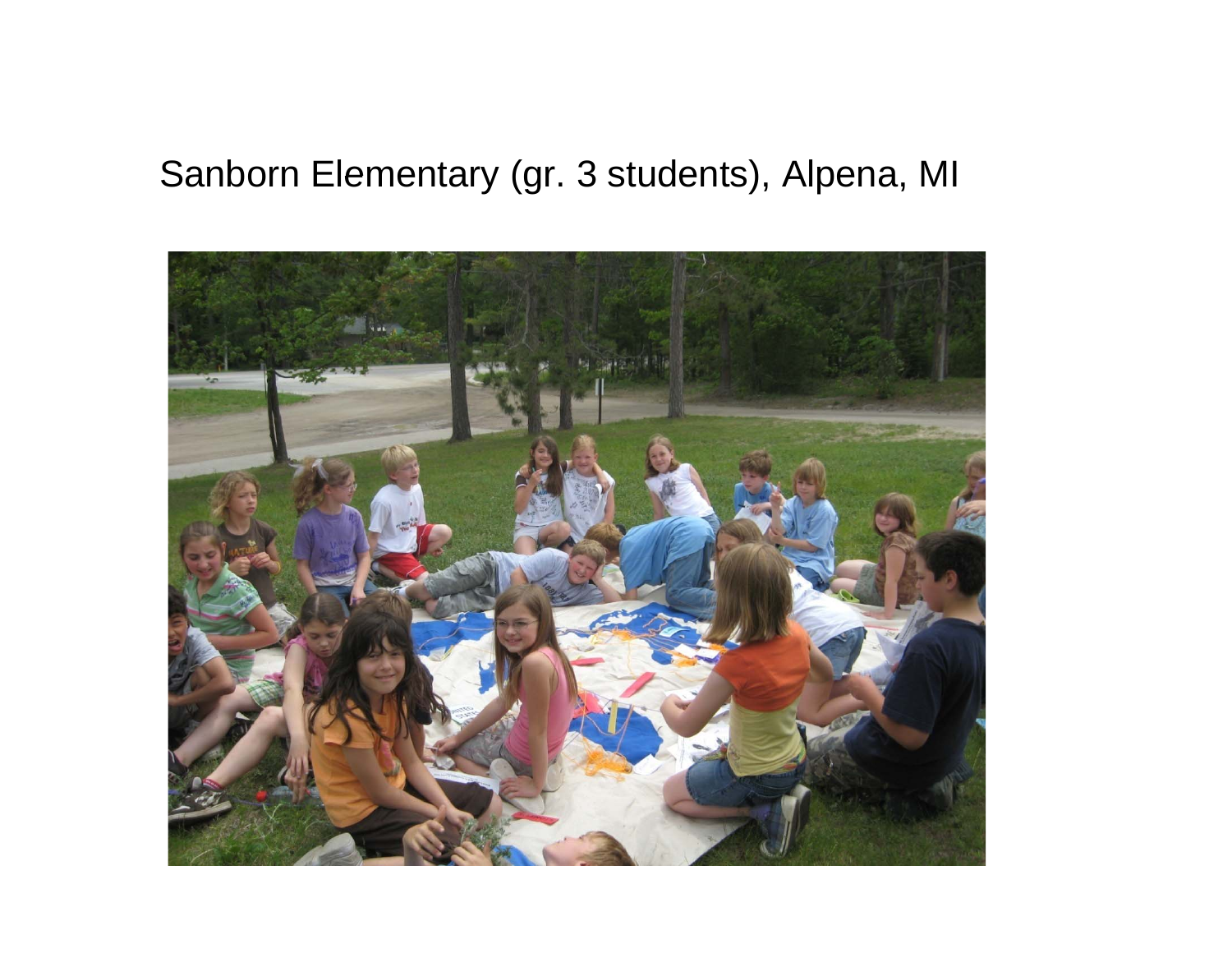# **Summary of Teachers, Students, Public Reached 2006-2008**

- 4 Summer Teacher Institutes = 41 teachers x 20 students/class/year = 820 students/yea r
- • 4 Teacher Workshops = 48 teachers x 20 students/class/year = 960 students/year
- 9 Conference Presentations = 130 teachers x 20 students/class/year = 2600 students/year
- 24 chests @ Museums & Education Centers x teacher workshops & community programs @ 250 people/site/year = ~6000 people/year
- Whitefish Point Lesson & Activity Guides 100 printed; all distributed; 17 sold for \$15.99 in gift shop since June 08.
- $\bullet$ Great Lakes Maritime Transportation Education website = ?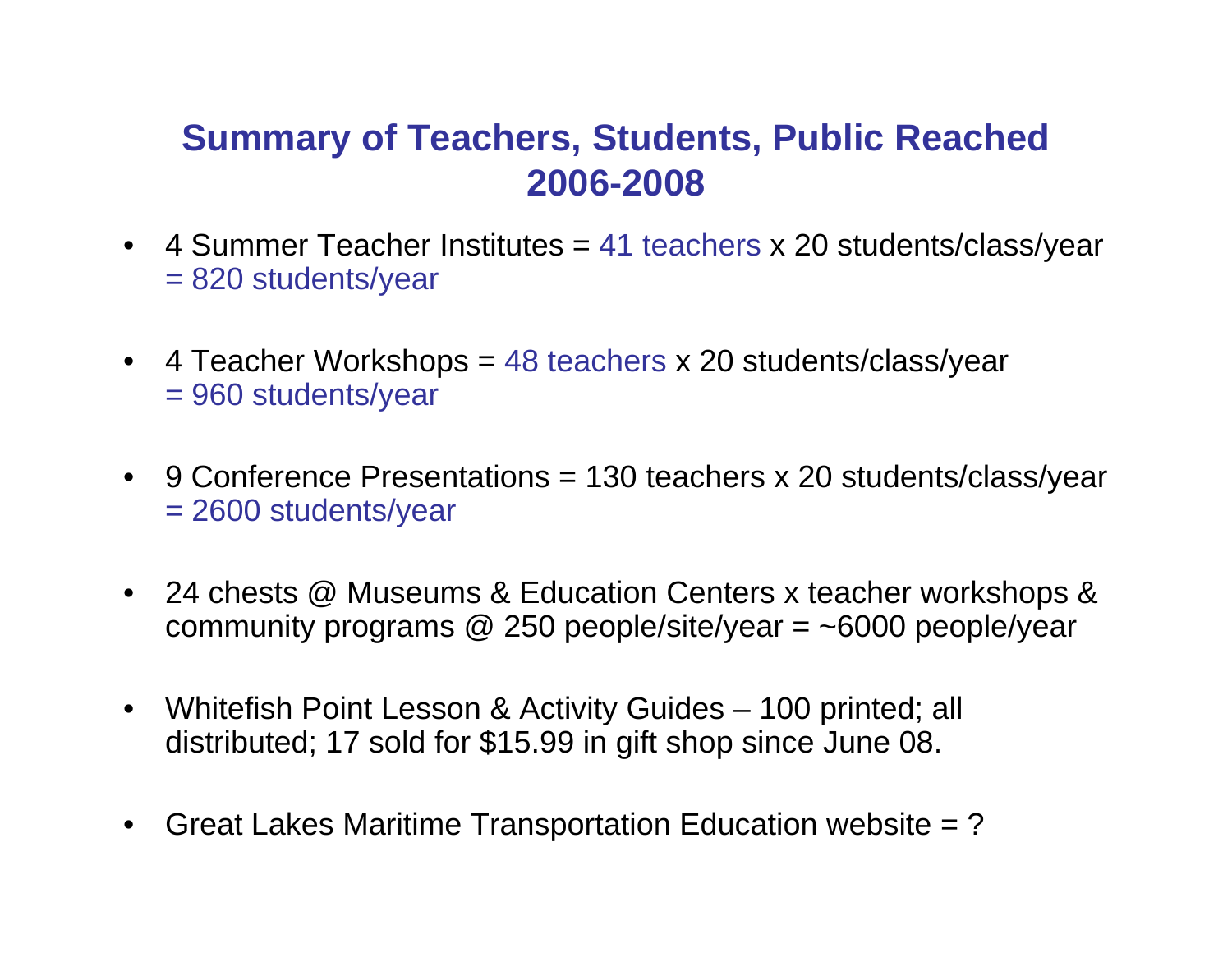# **Summary of Teachers, Students, Public Reached 2006-2008** (cont'd)

- $\bullet$ Great Lakes Maritime Transportation interactive web module = ?
- $\bullet$ F is for Frei ghter book = 1000's???
- $\bullet$  List-serve of 125 participants for publicizing Great Lakes Maritime Transportation information and events
- You-Tube video of 2008 summer teacher institute (by Tim Sweet, Clintonville, WI)
- $\bullet$  Article in Great Lakes Seaway Review "Teaching Teachers" (Summer 2007)
- $\bullet$ Online radio interview through MN Sea Grant on MN public radio
- $\bullet$  Online powerpoints: Great Lakes ships, Tour of Irwin, Great Lakes shipping

**TOTAL = 12,000+ and many more that cannot be counted!**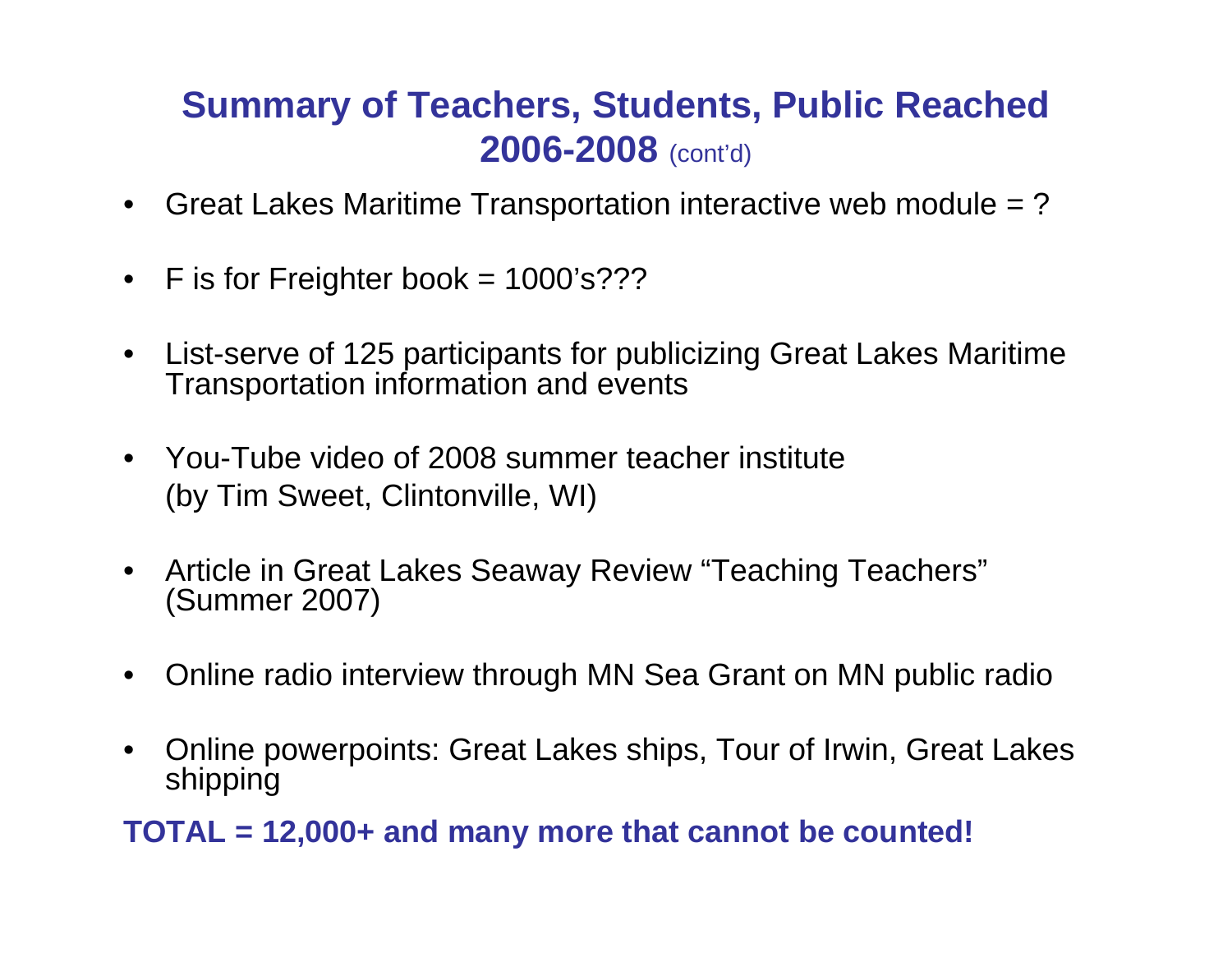# **QUOTES from participants**

- $\bullet$ I will never look at the Duluth waterfront the same again... Summer institute Gr. 6 teacher participant.
- $\bullet$ • I can't wait to get the "F is for Freighter" book for my class! (Gr. 6 teacher)
- $\bullet$  *"There was not one single thing that I did not like about the Maritime Transportation teacher institute!"* (2008 teacher institute participant)
- $\bullet$  *"This is by far the best continuing education activity I've ever been involved with!* (2008 Green Bay, WI participant)
- $\bullet$  *I organized a container of shipping education materials to put in our science room for other teachers, and I contacted the Einstein Project in Green Bay to purchase a Maritime trunk. (Lombardi Middle School teacher, Green Bay, WI)*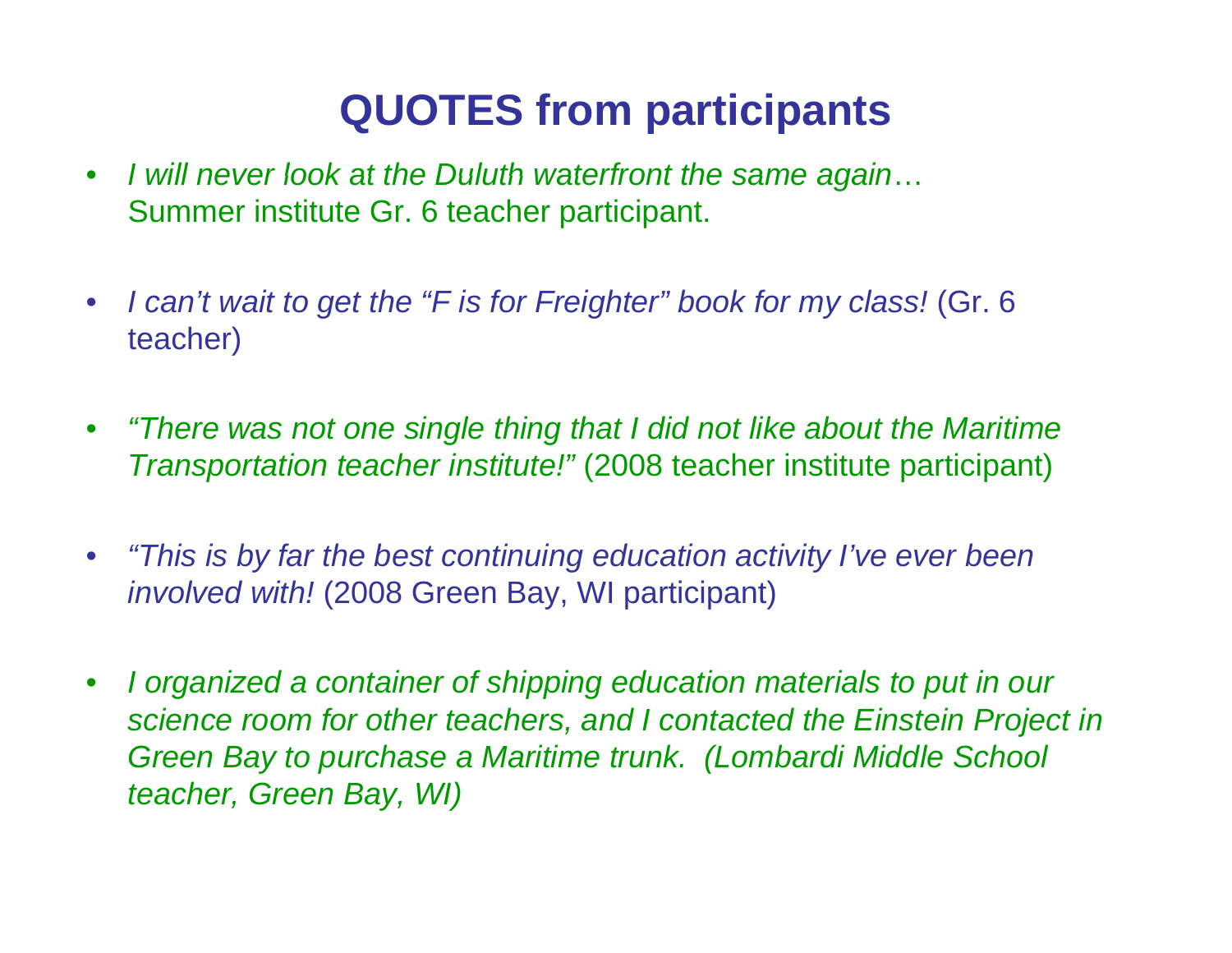# **QUOTES from participants**

- Living within the county that houses the largest maintenance facility for 1000-footers, the teacher institute allowed the state parks to connect directly to shipping. I have trained and educated Wisconsin State Park staff (in the Door Peninsula) on many issues and resource that were presented at the institute. (Whitefish Dunes S. P. educator)
- I am teaching my unit for the 3<sup>rd</sup> year. I take the students to tour the Detroit port and we'll again have the J.W. Westcott mailboat deliver mail to us. (Gr. 3 teacher, Grosse Pte., MI)
- $\bullet$  *I now incorporate shipping every year into my 'forces & machines unit.' Kids LOVE the ships!* (Gr. 6 teacher, Grant, MI)
- This summer we hosted 40 middle students from the Menominee Nation Career Awareness Project in Milwaukee. I used the shipping activity with the cargo packets and big floor map...they really enjoyed it! (Wisconsin Maritime Museum educator)